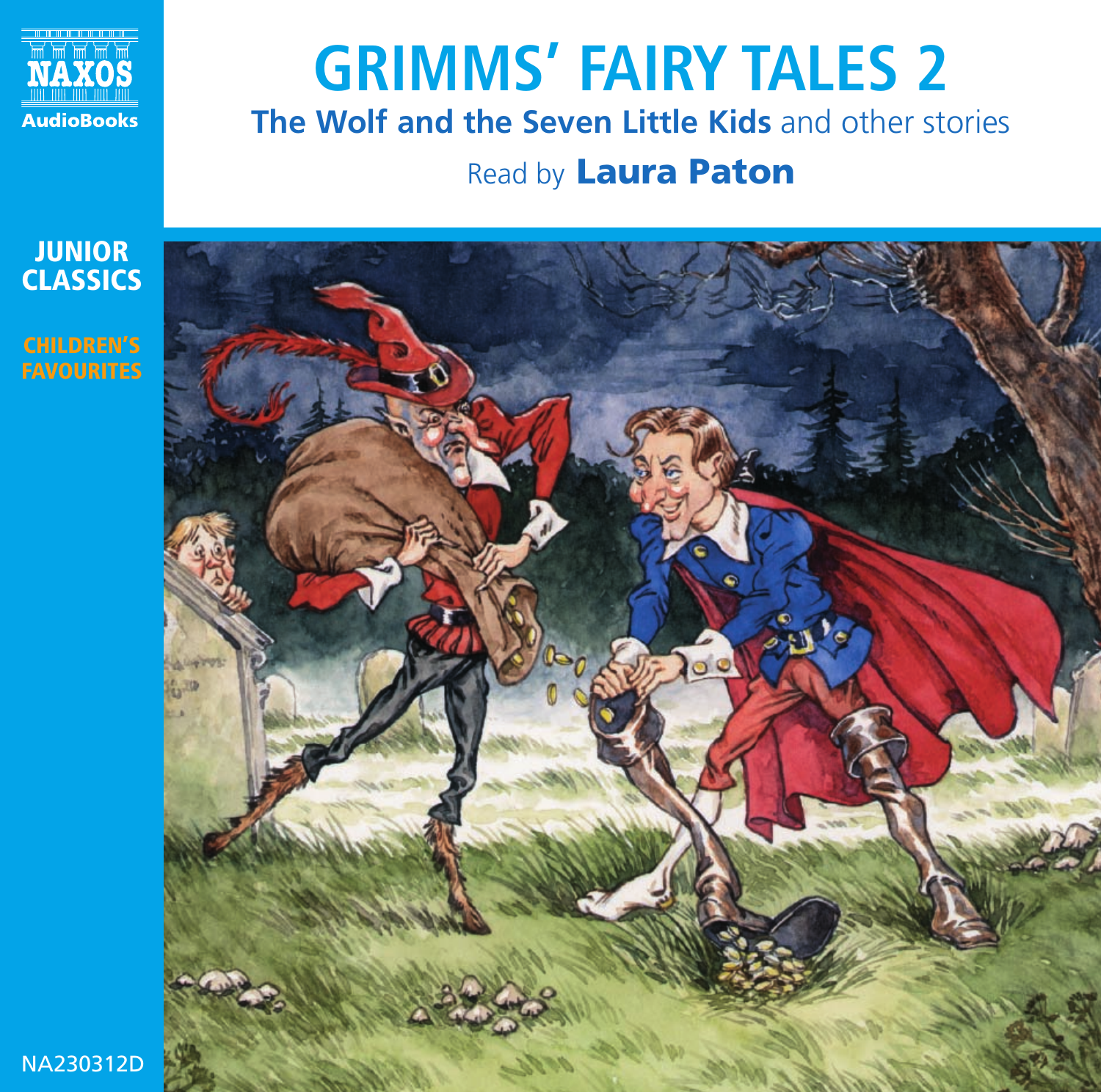| 1            | The Wolf and the Seven Little Kids                               | 3:50 |
|--------------|------------------------------------------------------------------|------|
|              | $\lfloor 2 \rfloor$ Soon afterwards the old goat came home again | 3:09 |
|              | I The Pack of Ragamuffins                                        | 2:33 |
|              | $4$ Late in the evening                                          | 2:24 |
|              | <b>5</b> Brother and Sister                                      | 4:29 |
|              | 6 For some time they were alone like this                        | 4:46 |
|              | $\lfloor$ 2 But the wicked stepmother                            | 2:02 |
|              | 8 But at midnight when all slept                                 | 2:45 |
|              | <b>D</b> The Three Spinners                                      | 2:21 |
|              | Ⅰ <sup>10</sup> When the girl was alone again                    | 3:12 |
|              | 11 The Three Snake-Leaves                                        | 2:30 |
|              | $\boxed{12}$ They lived now for a while                          | 3:01 |
| 13           | A change had however taken place                                 | 3:08 |
|              | III The Boots of Buffalo-Leather                                 | 2:46 |
|              | Scarcely were they in the corner                                 | 2:52 |
|              | 16 At last when day came                                         | 2:24 |
|              | $\boxdot$ Old Rinkrank                                           | 2:06 |
|              | <sup>18</sup> When she had lived with him for many years         | 2:44 |
|              | <sup>19</sup> The Grave Mound                                    | 2:59 |
| 20           | It seemed as if the rich man                                     | 2:12 |
| 21           | All was quiet until midnight                                     | 3:45 |
|              | $22$ The Drummer                                                 | 2:30 |
| $\boxed{23}$ | By daybreak the drummer arose                                    | 3:00 |

<u> 1980 - Johann Barn, amerikan bestemann og større og større og større og større og større og større og større</u>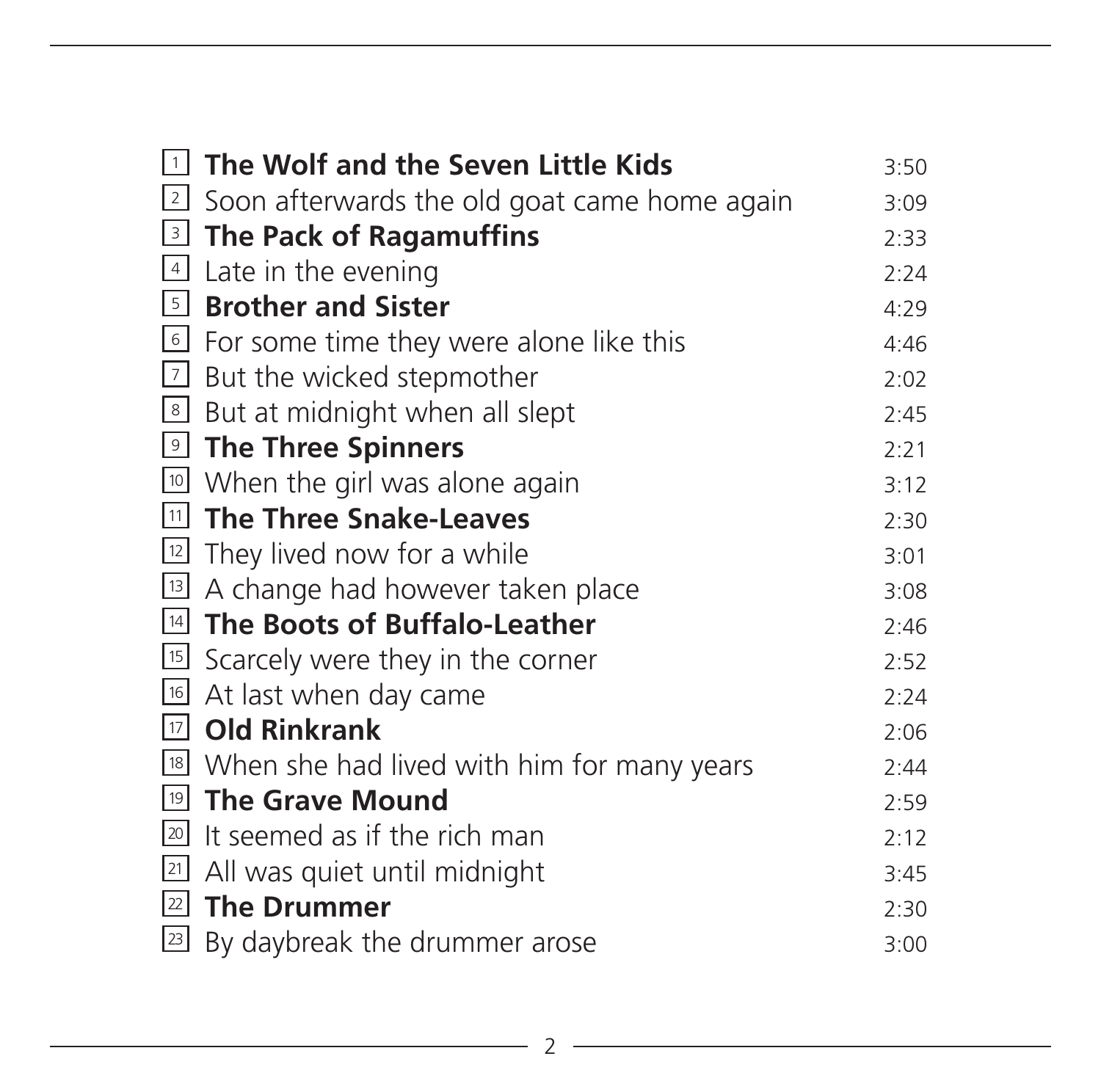| 24     | And now the poor drummer was standing before       |      |
|--------|----------------------------------------------------|------|
|        | the mountain                                       | 2:59 |
|        | ⊠ The next morning when he had had his sleep       | 2:22 |
| 26     | Next morning she said 'Yesterday it was too        |      |
|        | easy for you'                                      | 3:31 |
| 27     | Then the king's daughter looked at the drummer     | 2:55 |
| 28     | On the first day of the wedding ceremonies         | 2:41 |
| 29     | On the third evening                               | 2:01 |
| 30     | <b>The Master Thief</b>                            | 3:00 |
| 31     | When he said that the stranger pulled off his coat | 3:18 |
| 32     | The master thief went to the nearest town          | 3:31 |
| 33     | When day broke, the master galloped to the castle  | 2:29 |
| 34     | What a long face the Count did pull                | 3:38 |
| 35     | Next morning he went to the Count                  | 1:21 |
| 36     | The Hare and the Hedgehog                          | 3:37 |
| $37\,$ | Hereupon the hedgehog departed                     | 1:26 |
| 38     | Then they reached the field                        | 3:02 |
| 39     | The Little Folks' Presents                         | 2:41 |
| 40     | The two travellers found an inn                    | 3:25 |
| 41     | <b>Master Cobbler's Awl</b>                        | 4:10 |
| 42     | One night Master Pfirem dreamed he was dead        | 3:49 |
| 43     | The Three Sluggards                                | 1:52 |

**Total time: 2:06:15**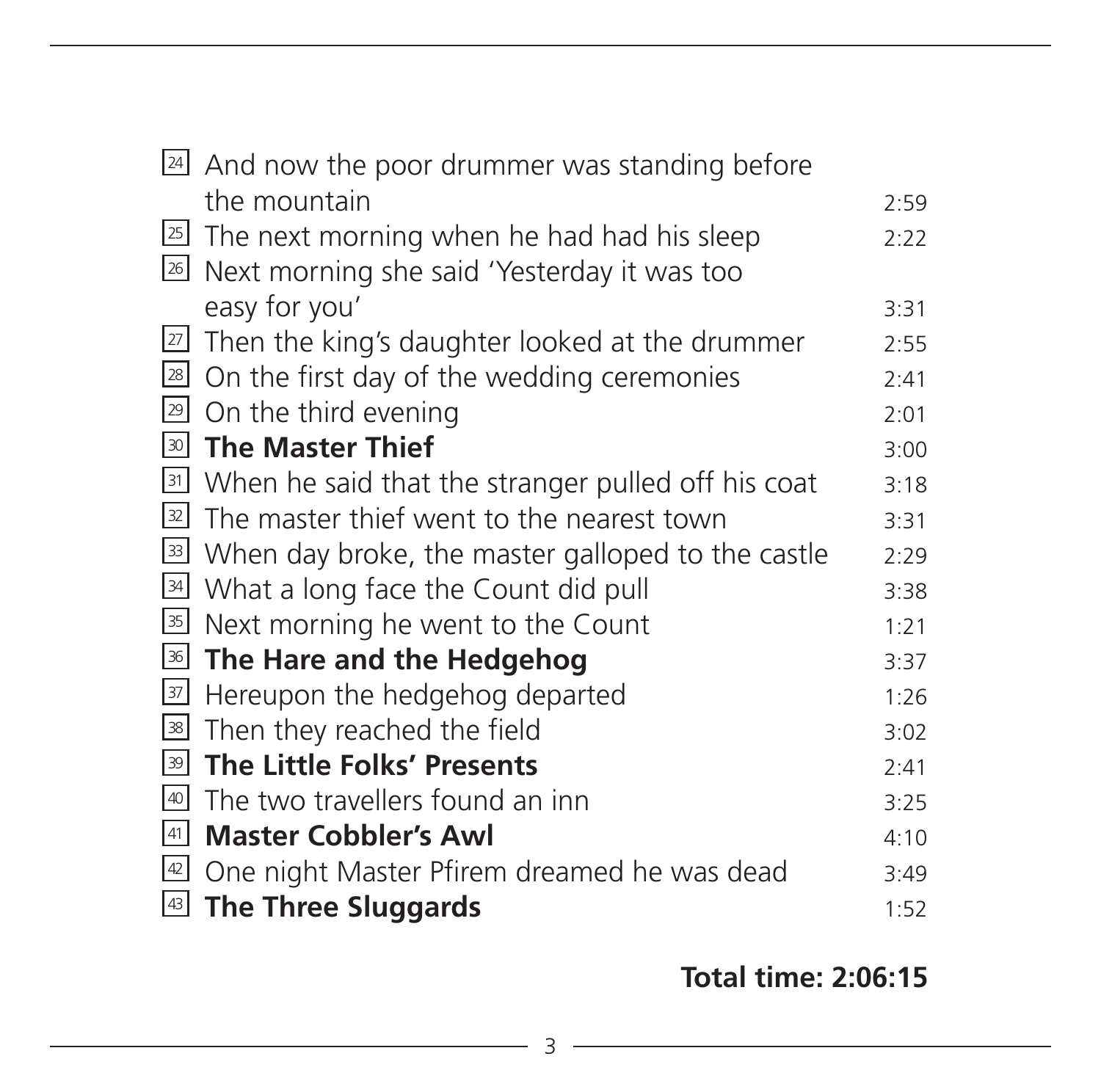## **FAIRY TALES BY THE BROTHERS GRIMM**

Two hundred years ago, before radio, television, CDs and films, it was up to the storyteller to entertain and amuse children and adults. There were books, of course, but the idea of a novel was still relatively new in Europe.

But since man began to talk he seems to have made up stories. From far back in history – the mists of time – he and she have told stories. They were told in country villages during the dark winter nights when, because the people were poor, there was just the flickering of the fire in the hearth and the gentle illumination of a few candles.

These became folk tales, passed down from father to son, from mother to daughter. They were stories about the people they knew. And also the animals – to whom they gave unforgettable characters.

Have you ever seen a hare in March, speed, crazily across the countryside at top speed for no apparent reason? No? Well – they do that even now. There they are standing in the field, their tall ears (much longer than a rabbit's) prickling slightly; if you look VERY closely you may even be able to see the muscles under their fur twitch just a little... And then suddenly they are off, harum-scarum, shooting across the pasture in all crazy directions.

In that same field there may be a hedgehog. Have you seen a hedgehog move? Well, of course, if you get near a hedgehog it may decide it will roll into a ball to protect itself with its prickles – which is a rather effective defence against possible attackers. It can run, faster than a tortoise, but not nearly as fast as a hare. It kind of scampers.

So anyone can see that in a straight race, the hare will always outrun the hedgehog.

But one storyteller, back in the mists of time, thought – what would happen if it *did* come to a competition. Are there other ways to win? What would happen if the hedgehog was just a little bit more cunning than the hare? One boy or girl may be more cunning than another, so why not animals?

That was the beginning of the story of *The Hare and the Hedgehog.*

These ancient storytellers believed in cunning, in magic and magicians, in the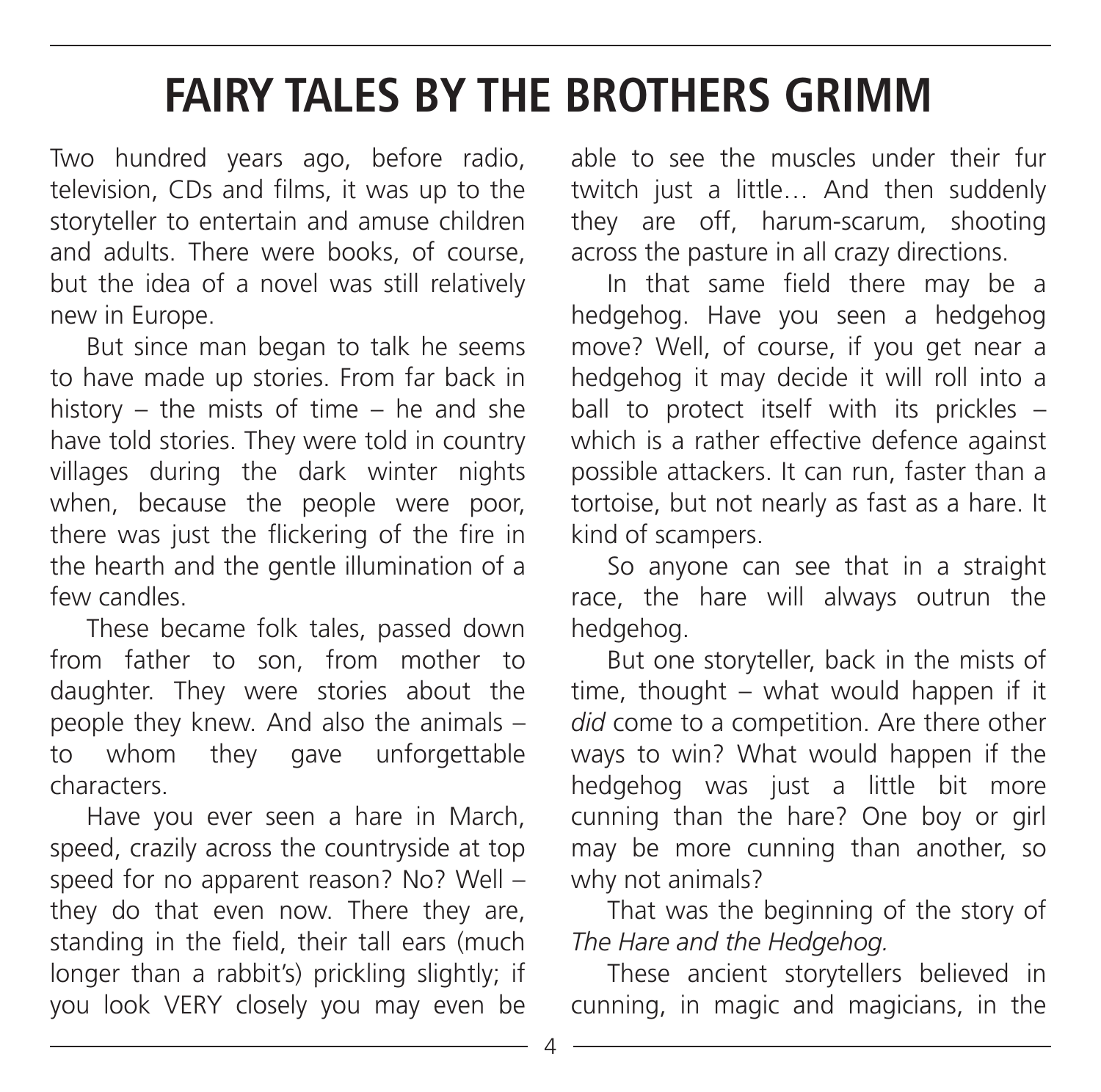stupidity of some people and the wisdom of others; in bravery, in cowardice, in jealousy, in greed – and they made up stories about them.

All far back in the mists of time.

In the villages and the small towns people knew these stories, these folk tales, fairy tales. They were told by country people in every part of the world, from Europe to the Middle East, to Asia, Australia and New Zealand; to the Americas and even as far north as the land of the Eskimos. Of course, the Inuit, as the Eskimos are properly known, didn't tell stories of hares and hedgehogs because those animals didn't live in the land of ice and snow. They told tales of seals and whales and the white fox and the polar bear.

Some 200 years ago, there lived in Germany two brothers, Jacob and Wilhelm Grimm. Jacob was one year older than Wilhelm. Their father was a lawyer and they studied law as well, but they liked books and spent a lot of time in libraries. And they liked stories. They walked out into the countryside around Hesse, the town where they lived, and spoke to country people who told them stories. Lots of them. About angry magicians who lived in towers of ice; of soldiers, of spinners, of drummers, of thieves and cobblers. And *The Wolf and the Seven Little Kids.* And *The Hare and the Hedgehog.*

The Brothers Grimm would walk back to the town, go to their desks – probably make a cup of tea – and sit down and write. They took a clean sheet of paper, put the title at the top, dipped their pen into the inkwell and began to write. After every few words they would have to dip the pen into the inkwell again, because it only held a little bit of ink at a time.

Over the years they collected more than 200 stories, which they published in three volumes. Many of them came originally from a woman called Marie Muller. The first book, containing 86 stories, was called Kinder-und Hausmärchen, which is German for Children's and Household Tales. That was in 1812, and they proved very popular. So they published another volume and then a third. They became quite famous. Wilhelm even married one of the storytellers he met in the country, and they had four children. Night-time storytime in that home must have been especially exciting!

Some of their stories became especially popular – Cinderella, Hansel and Gretel,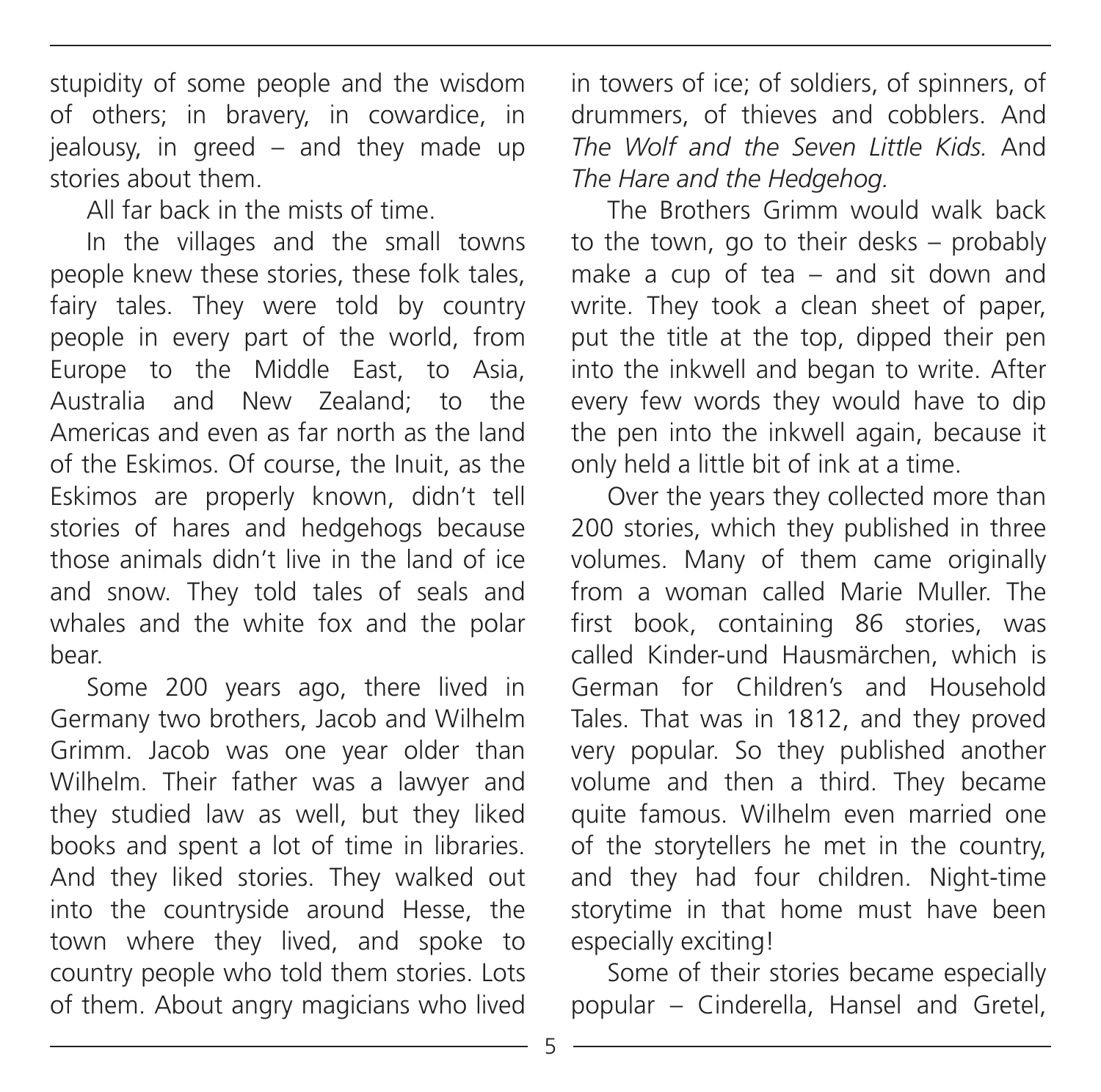Sleeping Beauty, The Brave Little Tailor and Tom Thumb – became very famous. But many of the others are just as delightful and here, in this second volume, is another selection which I hope will amuse and entertain you as they have amused and entertained millions of children, throughout

the world, for nearly 200 years. And the many hundreds of years before the Brothers Grimm walked out into the countryside, heard them told, and wrote them down.

#### **Notes by Nicolas Soames**

### The music on this recording was taken from the **NAXOS** catalogue

| <b>GLAZUNOV SUITE CARACTÉRISTIQUE</b><br>Moscow Symphony Orchestra / Igor Golovschin         | 8.553857 |
|----------------------------------------------------------------------------------------------|----------|
| <b>GLAZUNOV ORCHESTRAL WORKS VOLUME 8</b><br>Moscow Symphony Orchestra / Alexander Anissimov | 8.553915 |
| <b>BIZET</b> L'Arlésienne Suite<br>Slovak Philharmonic Orchestra / Anthony Bramall           | 8.550061 |
| <b>BIZET</b> Jeux d'enfants<br>New Zealand Symphony Orchestra / Donald Johanos               | 8.553027 |
| <b>Music programmed by Sarah Butcher</b>                                                     |          |